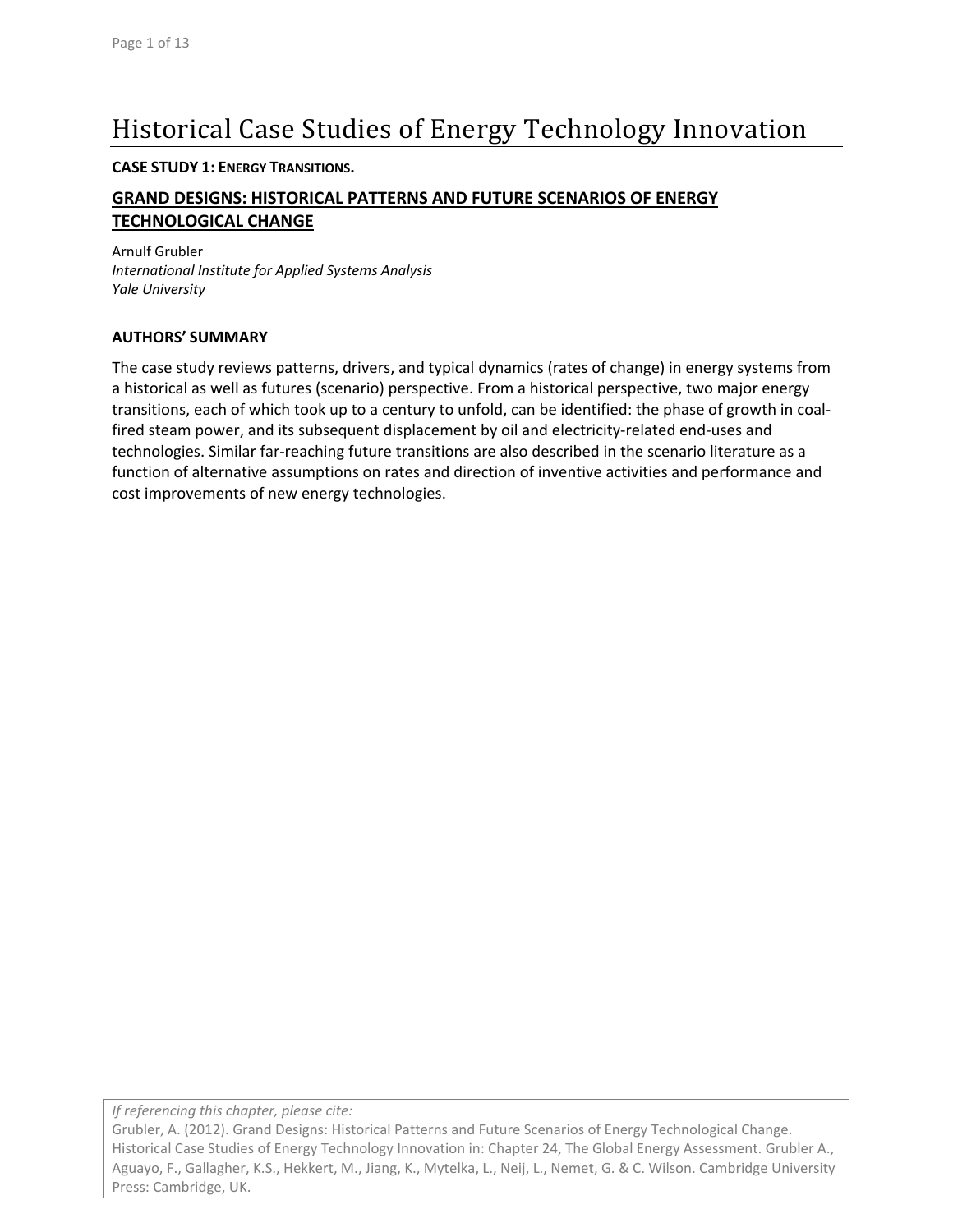# **1 INTRODUCTION**

Technological and congruent institutional and social change is widely recognized as the main driver of long-run economic growth ever since Solow (1957), and of development in general (Freeman and Perez, 1988). In terms of causality, technology and institutional/social settings *co‐evolve*, mutually depending on, mutually cross-enhancing each other. Reality is a far cry away from simplistic, extreme notions of "technological determinism" (technology acting as main agent of change) or "social construction" perspectives (in which the technological landscape is perceived as mere outcome of the shaping of social forces or of class struggle). Energy technologies are no exception to this dichotomy of views, but no matter what the particular perspective, all scholars agree in the importance of technological change in past and future energy transitions (e.g., Grubler, 1998; Grubler, 2008; Halsnæs et al., 2007; Nakicenovic et al., 2000; Smil, 1994).

The following sections synthesize our current understanding of the linkages of technological change and the evolution of energy systems both from a historical as well as a futures (scenarios) perspective.

## **2 GRAND PATTERNS OF CHANGE**

Four "grand" patterns characterize technological change and their corresponding energy transitions.

*First*, no individual technology, as important as it may be, is able to transform whole energy systems that are large and complex. The importance of technology arises in particular through *clustering* effects (combinations of interrelated individual technologies) and *spillover* effects (applications outside the initial sector/use for which a technology was initially devised). In other words, technologies operate more effectively as families or as "gangs" and not as individuals. Because of clustering and spillovers, it is very difficult to dislodge a dominant technological "regime", a fact referred to in the technology literature as "path dependency" or "technology lock‐in" (e.g., Arthur, 1989).

*Second,* any new technology introduced is initially crude, imperfect, and very expensive (Rosenberg, 1994). Performance (the ability to perform a particular task of delivering a novel energy service) initially dominates economics as a driver of technological change and diffusion. Only after an extended period of experimentation, learning and improvements, and the establishment of a corresponding industrial base (in many cases profiting from standardization, mass production, and scale economies of a growing industry) new technologies start to be able to compete with existing ones on a pure cost basis. In other words: attractiveness beats cheap, at least initially.

*Third*, the history of past energy transitions highlights the critical importance of *end‐use* (i.e. consumers, energy demand) that dominates technology applications. Historically energy supply has *followed* energy demand in technology applications, and energy end‐use markets have been, and remain, the most important market outlets for new energy technologies. In other words: new energy technologies need to find consumers, and better many of them.

Finally, *fourth,* the process of technological change (from innovation to widespread diffusion) takes considerable time: as a rule many decades, and rates of change become slower, the larger the energy system (components) affected (Grubler, 1996). These slow rates of change of energy technologies arise from four phenomena:

#### *If referencing this chapter, please cite:*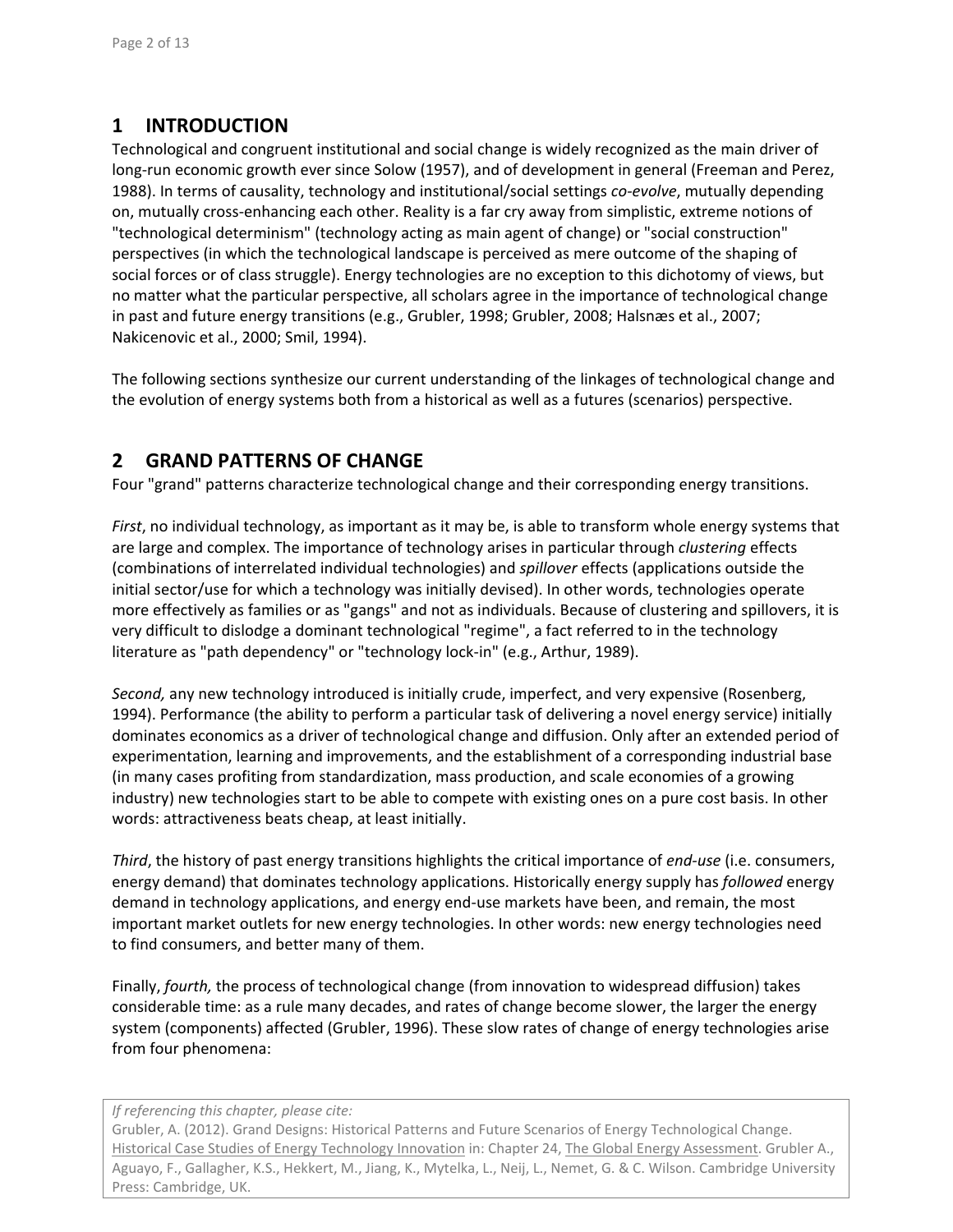- the extended time required for experimentation, learning and technology development from invention to innovation, to initial specialized niche market applications, and finally, in case of success, to pervasive adoption across many sectors, markets and countries;
- the considerable time required for technology clustering and spillover effects to emerge;
- the capital intensiveness of many new energy technologies that *ceteris paribus* slows technology diffusion;
- the longevity of the capital stock of energy systems in many end-use applications (buildings), conversion technologies (refineries, power plants), and above all infrastructures (railway networks, electricity grids), that spans several decades to a century, again slowing diffusion of new technologies.

Only in exceptional cases does the diffusion of new energy technologies proceed via the premature retiring of existing capital stock, as is the case in current cell phone markets or with information and telecommunication (ITC) technologies in general. In other words: if technological change in energy systems is on the policy agenda, one needs both a long breath and an early start.

### **2.1 Technology and Historical Energy Transitions**

Two major transitions have shaped global energy systems since the onset of the Industrial Revolution (Nakicenovic et al., 1998). The first is characterized by the emergence of steam power relying on coal that helped to overcome the constraints of pre‐industrial energy systems (limited availability of mechanical power, low energy density, lack of ubiquitous and cheap transport systems, cf. Landes, 1969). This first energy transition took well over a century to fully unfold: between the late 18th century until the 1920s when coal‐based steam power constituted well over two thirds of the global energy system. The second energy transition is characterized by the displacement of the previously dominating coal‐based steam technology cluster by electricity (drives, light) and petroleum‐based technologies (automobiles, aircraft, petrochemicals). This second energy transition is far from completed: some two billion still lack access to modern energy services provided by electric appliances and end‐use devices, as documented in the Global Energy Assessment.

These two historical energy transitions are both characterized by the four "grand" patterns of technological change in energy systems outlined above: clustering and spillovers, the dominance of performance over costs in the early phases of technology development, and of end‐use applications over energy supply, as well as the long time constants of change.

Stationary steam engines were first introduced in the 18th century for dewatering coal mines. Stationary steam power subsequently spilled over to drive mechanization in manufacturing (e.g., textiles) and agriculture (threshing) and also to mobile applications in form of railways and steam‐ships. Technology researchers have introduced the concept of "general purpose" technologies (e.g., Lipsey et al., 2005) to describe these cross-enhancing effects that arise if a technology is deployed in a variety of applications furthering knowledge spillovers and market growth (and corresponding economies of scale). Steam and electricity, hailed as the "greatest engineering achievement of the 20th century" (NAE, 2003) are prominent examples of such general purpose technologies that assume their importance due to clustering and spillover effects. ITCs are a good current example.

Initial steam engines were by any standards inefficient and extremely expensive. The first atmospheric steam engines had thermal conversion efficiencies of only one percent (consuming some 45 pounds of

#### *If referencing this chapter, please cite:*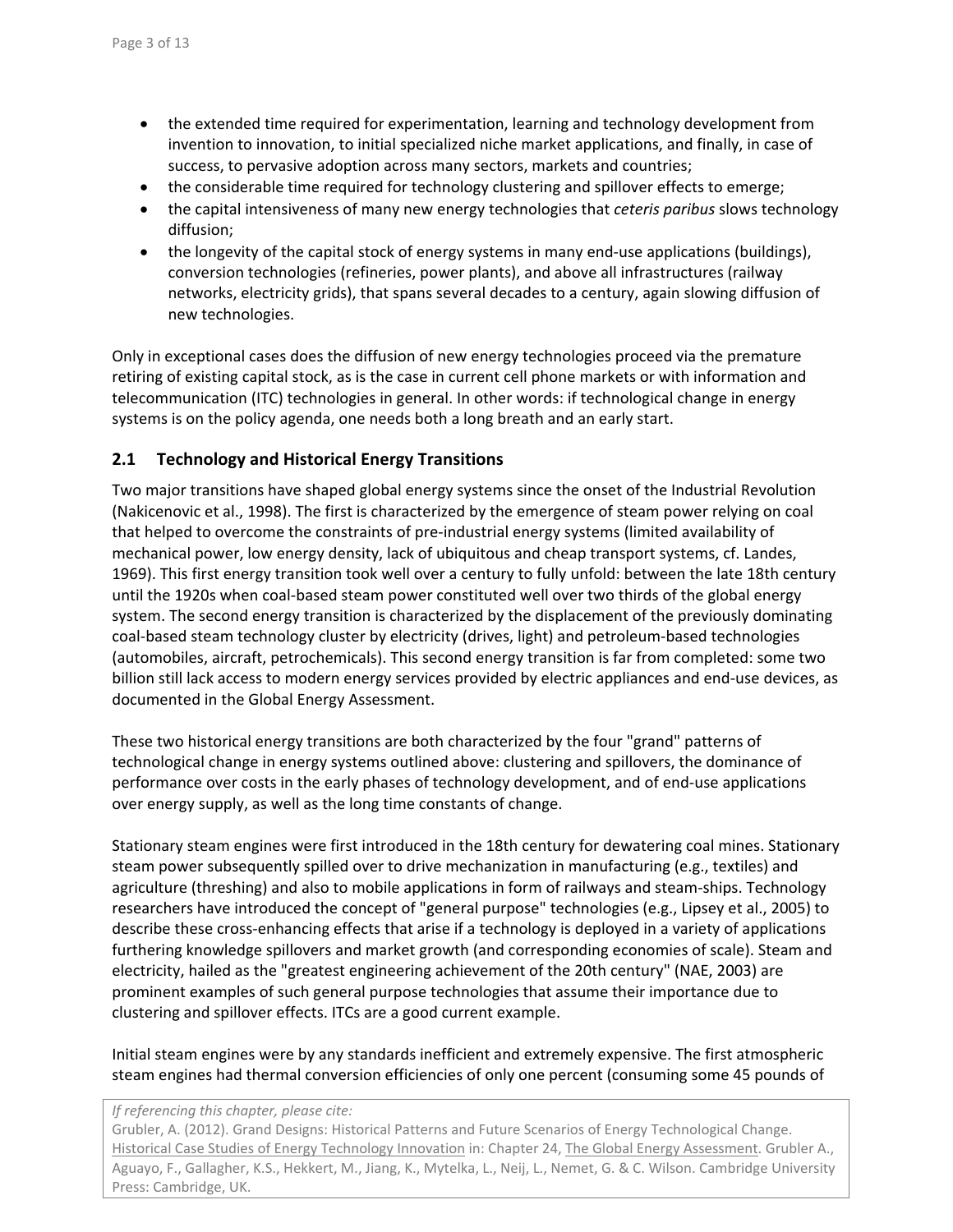coal per horsepower delivered, Ayres, 1989). It took a century to boost their thermal efficiency in a successive stream of innovations to some 20 percent (from Newcomen's atmospheric engine, to Watt's low pressure, to high pressure engines that finally made railroads possible), and another century to reach the current efficiency of steam turbines of 40 percent. Crafts (2004) provides estimates of the costs of steam engines in the 18th and 19th century. Initial costs (by 1760) amounted to a phenomenal 12,000 US\$(2003) per kW, akin to current fuel cells (often classified as prohibitively expensive). Yet even their modest performance and high costs provided sufficient incentive for their deployment, as alternatives were either not available where needed (e.g., water power) or did not provide the performance required in terms of power output and density (e.g., horse power). After an extended period of experimentation, development costs started to come down after the mid‐19th century (i.e., 100 years after the introduction of steam engines) and by the beginning of the 20th century costs had fallen to below 3000 \$(2003)/kW. A similar story of new energy technologies being adopted despite initially extremely high costs can be told about the introduction of electricity and electric appliances for light and motive power (Devine, 1983; Smil, 2000).

Perhaps current concerns with the high costs of adopting climate friendly technologies arise from the fact that with a few exceptions (e.g., solar PV in remote off-grid applications) many current new energy technologies offer little comparative performance advantage in terms of services provided to consumers (apart from lower emissions whose benefits remain externalized). The conventional response to these concerns is subsidies, at least temporarily until costs can be "b(r)ought down". But these subsidies may have to be sustained over many decades rather than years (as evidenced by the innovation history of Brazilian ethanol). Conversely, the historical precedent ‐ developing and introducing technologies whose decisive performance edge does not necessarily require subsidies for early niche market adopters ‐ seems to receive little attention. Evidently such performance‐driven niche markets can be supported and stimulated by public policy. Consider the case where critical public and technological infrastructures like communication networks would be required to have 100 percent reliability back-up systems (as e.g., mandated in Switzerland) that could create a rather price insensitive niche market for off‐grid, decentralized energy system solutions.

Another robust finding from historical energy transitions is the importance, even dominance of end‐use applications and markets for the introduction and development of energy technologies. As discussed in the steam engine example above, stationary steam engines in industry and agriculture, and mobile steam engines on ships and locomotives were by far the dominant markets of these new technologies compared to the energy supply sector (coal mines, and coking and town gas plants that illustrate the emerging cluster of a complex coal‐based chemistry and associated conversion technologies). In the case of electricity, it is no coincidence that the first innovation leaving Thomas Edison's R&D laboratory in Menlo Park was the incandescent light bulb. In the technology language of today: demand innovation (the electric light bulb) triggers supply‐side innovations (electricity generation, transport and distribution).

Given the multitude of energy technologies and applications it is difficult to obtain a comprehensive picture of the entire energy technology landscape so one needs to rely on a simple common metric (installed power) and the example of a country, the US, where such data are available. Table 1 summarizes the evolution of energy technologies for the US since 1850 in terms of installed capacity (horsepower and Watts, converted to GW), differentiating between stationary and mobile end‐use applications, as well as the energy (supply) sector applications and three broad energy conversion

#### *If referencing this chapter, please cite:*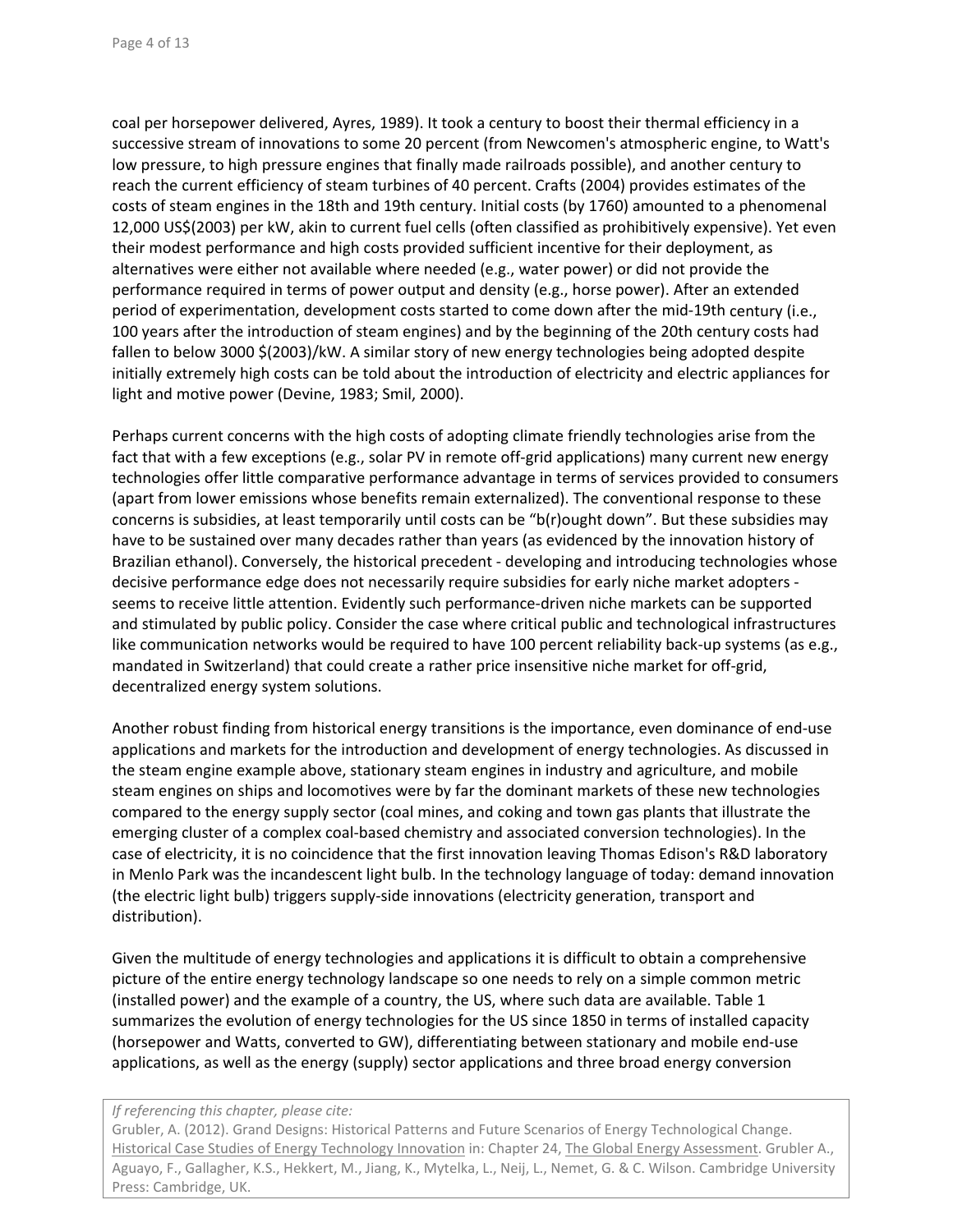categories: thermal (boilers, furnaces), mechanical (prime movers like steam engines or electric turbine‐ generators), and electrical (appliances, lights, and other specific, non-substitutable electricity uses such as communication via radios, TVs and computers).

Table 1 clearly shows the persistent dominance of end-use applications in the total installed energy technology base. Installed horsepower of prime movers in 2000 are based on 1992 values (US DOC, 2007), the most recent available. Thermal applications (boilers in end-use and power plants) have been inferred from final energy use statistics multiplied by representative load factors, or are derived from the rated thermal capacity of power plants. Electric applications are conservative estimates based on statistics of industrial electric drives of some 175 GW (US DOE, 1998) and residential electricity use statistics by application (EIA, 2001) multiplied by appliance specific load factors. The dominant estimated electric household technologies are small scale‐motors in kitchen appliances and compressor pumps in residential air conditioning units.

TABLE 1. ENERGY TECHNOLOGIES IN THE US IN THE 19TH AND 20TH CENTURY BY GENERIC TYPE AND APPLICATION (IN **GW, ROUNDED NUMBERS).** NOTES: *ITALICS* INDICATE FIRST‐ORDER ESTIMATES. SOURCES: DATA IN BOLD ARE DERIVED FROM US DOC (1975; 2007); FOR OTHER SOURCES, SEE TEXT.

|              | <b>GW</b>                       | 1850     | 1900 | 1950 | 2000  |
|--------------|---------------------------------|----------|------|------|-------|
| stationary   | thermal (furnaces/boilers)      | 300      | 900  | 1900 | 2700  |
| end-use      | mechanical (prime movers)       | 1        | 10   | 70   | 300   |
|              | electrical (drives, appliances) | 0        | 20   | 200  | 2200  |
| mobile       | animals/ships/trains/aircraft   | 5        | 30   | 120  | 260   |
| end-use      | automobiles                     | 0        | 0    | 3300 | 25000 |
| stationary   | boilers (power plants)          | 0        | 10   | 260  | 2600  |
| supply       | mechanical (prime movers)       | $\leq$ 1 | 3    | 70   | 800   |
| <b>TOTAL</b> | (numbers rounded)               | 300      | 1000 | 6000 | 34000 |

By the 1850s, the beginnings of the US steam age, the dominant energy technologies consisted of simple conversion devices to convert chemical energy (mostly fuelwood and some coal) into heat (ovens, boilers, furnaces). Horses constituted the dominant transport technology (conversion of chemical energy [feed] into mechanical energy) that surpassed the installed horsepower of first stationary steam engines five‐fold. By 1900, close to the peak of the steam‐coal energy technology cluster, thermal conversion in boilers and furnaces accounted for 90 percent of the one TW installed energy conversion technologies of the US. Non-thermal applications only constituted some 63 GW, with two thirds represented by steam engines and the remainder being accounted for by electricity applications (20 GW lights and motors in end‐use and 3 GW generators in power plants). 100 years later, energy technologies in the US add up to some 34 TW (120 kW per capita, 10 times as large as in 1850) and the spectacular expansion of end‐use technologies in electrified homes and industry as well as for private transportation with a more than 1000-fold increase since 1900 is particularly striking (see Table 1). Automobile (car and truck) engines comprise nearly three quarters of the total, roughly exceeding the thermal capacity of

*If referencing this chapter, please cite:*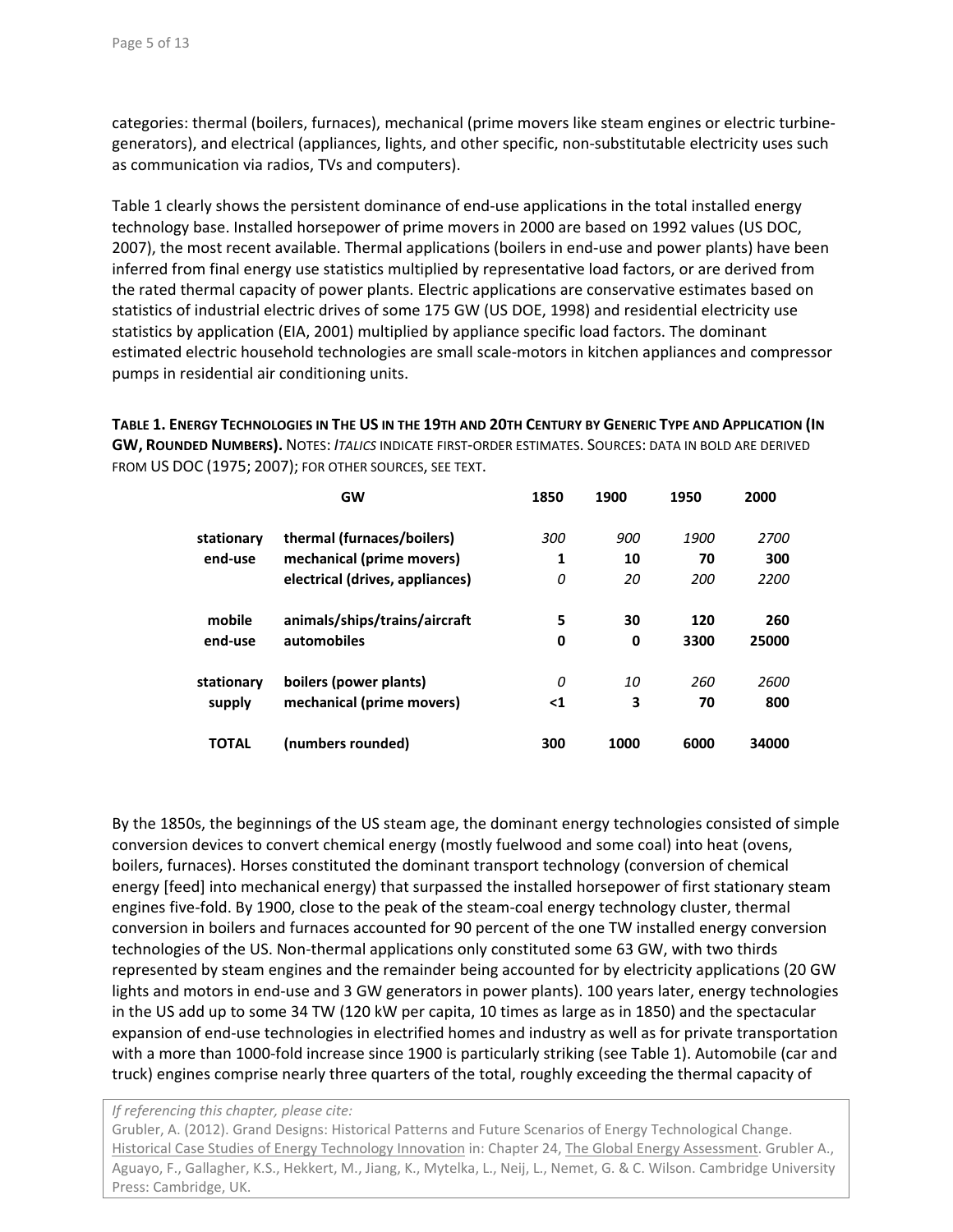electric power plants by a factor of 10, illustrating the theoretical potential to entirely displace centralized generation (and utilities) by vehicle on‐board electricity generation (e.g., via fuel cell vehicles, as first proposed by Lovins et al., 1996).

Table 1 provides a powerful summary illustration of the importance of energy end‐use for energy technologies in terms of market outlets and explains also why the largest efficiency improvement potentials are in energy end‐use sectors and not in energy supply.

A historical perspective also allows an appreciation of the considerable time required for a turnover of the energy technology capital stock that ranges from many decades to well over a century (for a review see, e.g., Grubler, 1996; IPCC, 2001; Grubler et al., 1999). Crafts (2004) summarizes the diffusion of steam power in the British economy: it took steam close to 100 years (until the 1860s) to gain a 50 percent market share in total installed horsepower, gradually displacing wind and waterpower. The electrification in US industry provides another example: it took some 40 years (to the 1920s) for electric drives to account for 50% of all prime movers in US industry (Ausubel and Marchetti, 1997), with substantial (capital and labor) productivity effects arising only after that threshold was passed (Devine, 1983). The factors explaining this slow rate of diffusion of new technologies include their initial imperfections and high costs, the lack of corresponding organizational/institutional changes to realize their full productivity potential, and finally also clustering and spillover effects that perpetuate the dominance of the old technology while taking considerable time to emerge with new technologies.

The dynamics of technological change of national and global energy systems have been increasingly well documented since the early studies by Marchetti and Nakicenovic (1979) and confirm typical energy systems turnover times of 70‐120 years at the global level. Figure 1 summarizes the above discussed two "grand" energy transition (coal/steam replacing traditional renewables, and in turn modern energy technologies and carriers replacing steam/coal). Coal maintains its market share in primary energy of some 26% in 2008 primarily via coal based electricity generation (based on BP, 2009). In terms of final energy use, i.e. purchased energy forms that are compatible with the prevailing technologies in use by consumers, coal's share was less than 9 percent in 2007 (IEA, 2009), almost exclusively (some 80%) used by heavy, metallurgical industry that technologically is the last current testimony of the 19th century steam/coal age.

The turnover times of these two grand transitions have historically been remarkably consistent. (Turnover time is measured as the number of years to grow from 1 to 50%, or from 10 to 90% market share). Historical market dynamics are approximated in Figure 2 by a set a coupled logistic equations over the 1850 to 1975 period (dashed lines) indicating turnover times of 120 years (phase-out of traditional fuels and phase‐in of coal) and 80 years (growth of modern fuels/technologies, decline of coal‐based steam applications) respectively. Note in particular the long period of initial slow market penetration of new technologies.

Another, disconcerting trend since the mid 1970s is equally visible in Figure 1: a significant slowdown of historically observed (slow) energy market dynamics to a near-stagnation (model estimates shown as solid lines). In terms of turnover times, the post-1975 trends would suggest that it might take almost 1000 years to complete the historical energy "modernization" transition. Bad auspices indeed in view of the increasingly recognized need for accelerated energy technology transitions in a climate constrained world.

#### *If referencing this chapter, please cite:*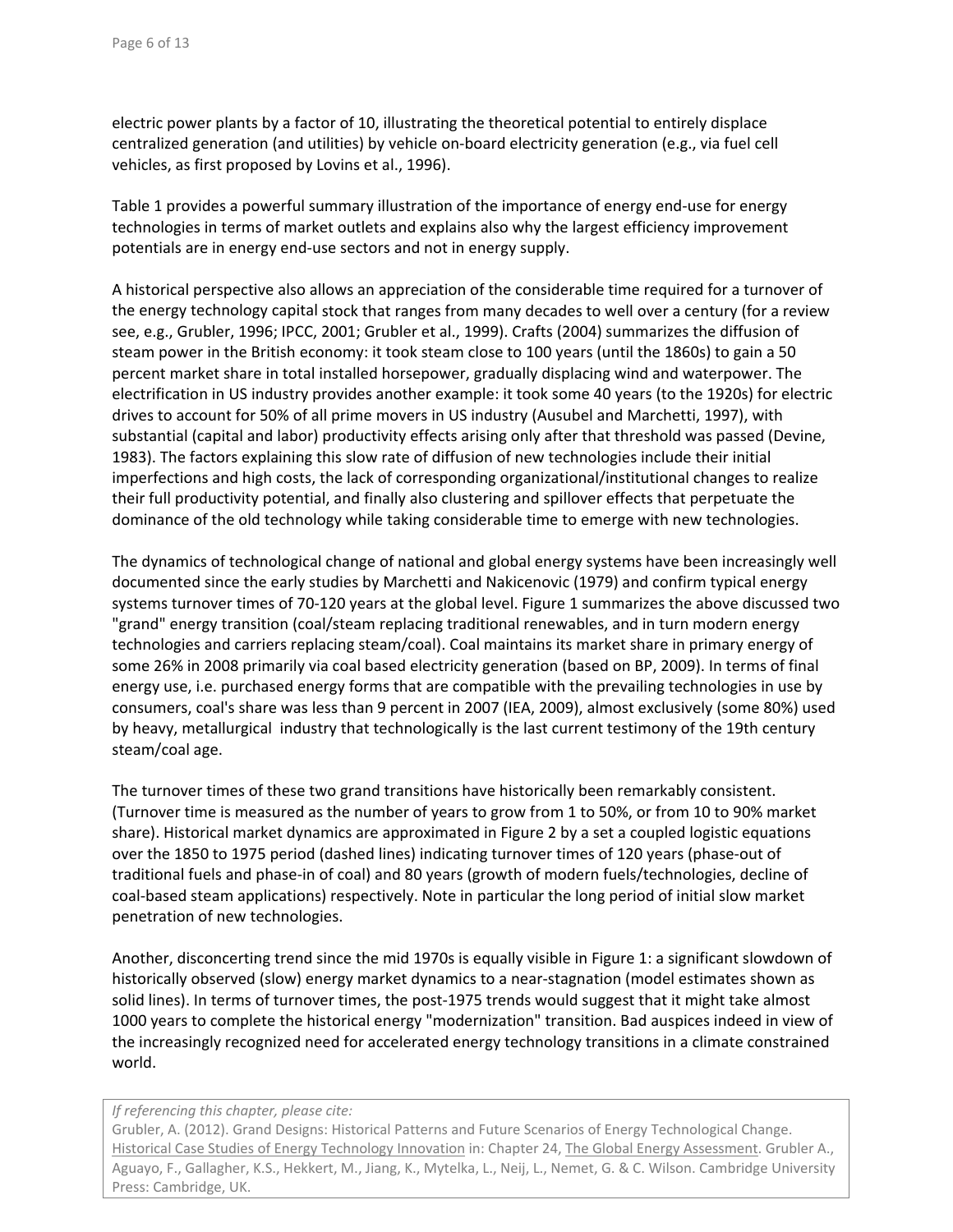

**FIGURE 1. TWO GRAND TRANSITIONS IN GLOBAL ENERGY SYSTEMS MEASURING MARKET SHARES IN TOTAL PRIMARY ENERGY USE.** NOTES: LINES SHOW TRADITIONAL FUELS (BROWN), COAL (GREY), AND MODERN ENERGY CARRIERS (OIL, GAS, HYDRO, NUCLEAR AND MODERN RENEWABLES, RED). HISTORICAL MARKET DYNAMICS ARE APPROXIMATED BY A SET A COUPLED LOGISTIC EQUATIONS OVER THE 1850 TO 1975 PERIOD (DASHED LINES). SOURCES: 1850 TO 2000 DATA BASED ON GRUBLER, 2008; 2008 DATA (DENOTED BY LIGHTED SHADED SYMBOLS) BASED ON BP, 2009, AND IEA, 2009.

### **2.2 Technological Change in Future Scenarios**

The role of technological change in future energy scenarios and in climate mitigation has been reviewed comprehensively in the IPCC's Fourth Assessment Report (Fisher et al., 2007; Halsnæs et al., 2007) and is also addressed in the Global Energy Assessment. Here we focus briefly on contrasting future scenarios with the historical perspective outlined above, and also provide a simple illustration to show the levers of technological change in "bending the curve" in a transition to more sustainable energy systems. Such transitions often proceed along mutually exclusive, alternative technology pathways in the scenario literature and highlight the critical importance of near‐term technology and policy decisions in structuring alternative long‐term outcomes.

It is interesting to note that in contrast to the historical evidence, future scenarios portray almost exclusively technology transitions in energy supply systems, giving little detail on potentials and alternative pathways of technological change in energy end‐use. This conclusion does not suggest that the importance of end‐use technologies goes unacknowledged by researchers and scenario modeling teams, but it rather reflects the current state‐of‐art of modeling technological change in scenarios of energy transitions and climate stabilization. Even the most detailed 'bottom‐up' models with detailed technological representations contain little detail at the level of energy end‐use. Rather technological change is commonly represented via aggregate indicators of energy use, i.e., unspecified change is

#### *If referencing this chapter, please cite:*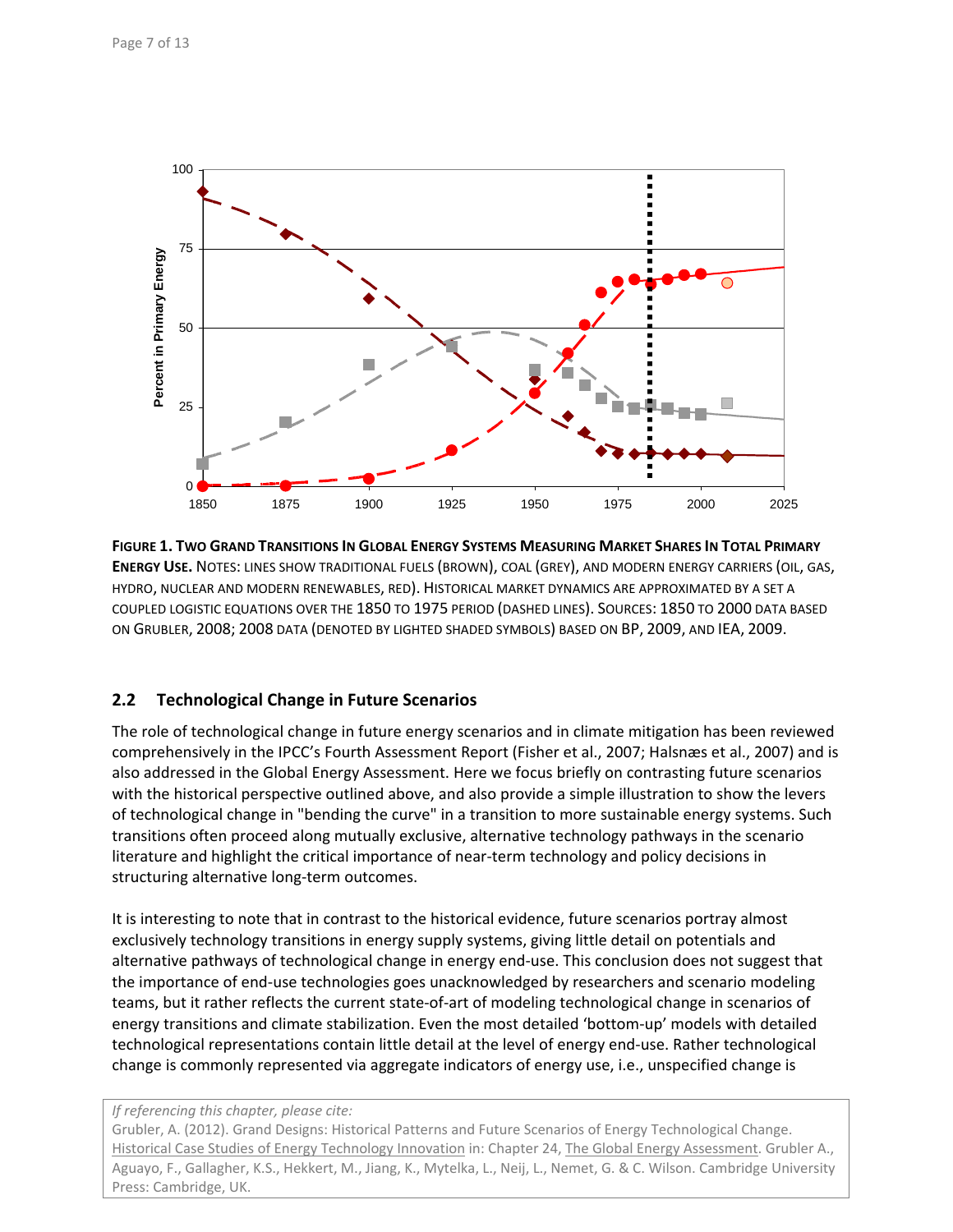assumed to occur and represented only in terms of its energy demand outcomes in models. Reasons include both extreme paucity of technology‐specific data as energy statistics are framed through the lens of economic activities and sectors rather than technologies, and the formidable challenge of deriving plausible and consistent scenario assumptions on the evolution of a potentially extremely large number of energy end‐use applications (new transport and communication, manufacturing, and consumer applications) that would need to be modeled. To our knowledge, there has been no example in the scenario literature to-date describing the potential evolution of alternative scenarios of new "general purpose" technologies like steam or electricity that have historically been the main technology drivers of energy transitions. Even scenarios of the possible emergence of a "hydrogen economy" (e.g., Barreto et al., 2003) focus on technology substitutions of otherwise unchanged energy end‐use service patterns. The best illustrations of the importance of technological change in future energy systems continue, therefore, to be those describing alternative transitions in energy supply systems.

Figure 2 gives an illustration from the IPCC Special Report on Emissions Scenarios (SRES, Nakicenovic et al., 2000) that became the ancestor of a wide range of derived scenarios following a similar scenario taxonomy. The SRES A1 "high growth" scenario family does not vary any salient scenario variables *except* technology. Yet the vast differences in terms of CO<sub>2</sub> emission outcomes are striking, and arise solely from differences in alternative technology development described in the A1FI and A1T scenario groups (and without any explicit climate policies).

This divergence in Figure 2 illustrates that technological change could cluster around alternative technological combinations, that remain consistent and stable respectively through increasing returns to adoption that crowd out other alternatives. (It might be argued therefore that the intermediary, "balanced" A1B scenario is more a modeling/scenario construct than a development pathway consistent with historical experience; yet it could also be taken to represent the global aggregate of differentiated "locked‐in" regional technology developments such as clean coal technologies in China versus renewable energy in Latin America).

Another feature consistent with historical experience, is that despite the three scenario groups describing distinctively contrasting technology strategies and policies, emissions diverge only gradually (cf. the similar emission range across all scenarios by 2025). The seeds of long‐term alternative outcomes have thus to be sown early on and translate in to different environmental outcomes only slowly as new technologies replace gradually older technology vintages. It is this long‐term leverage (change) effect of near‐term technology policies that are of current interest, particularly in the climate change domain.

*If referencing this chapter, please cite:*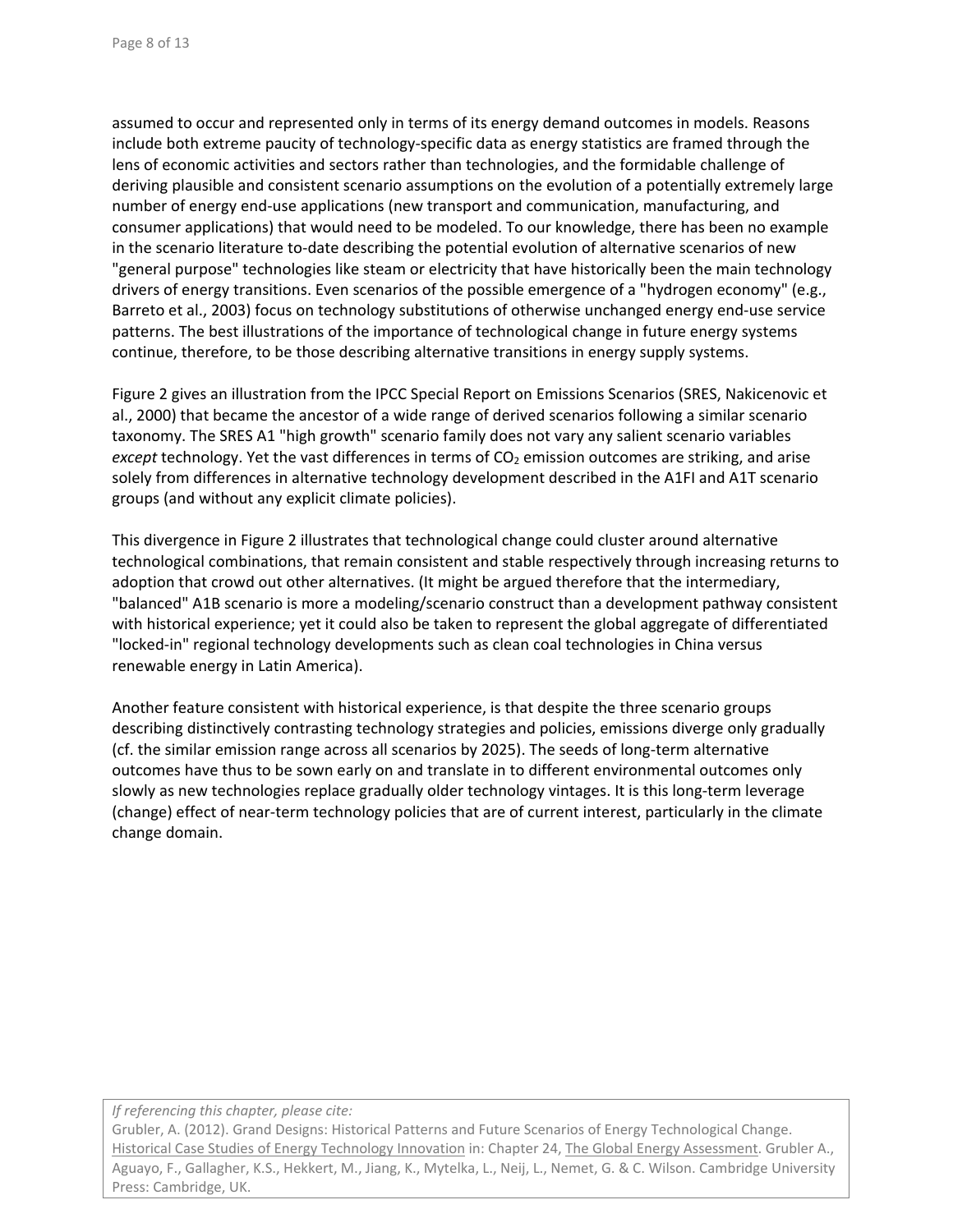



It is also possible to draw on the scenario literature to illustrate technological bifurcations with respect to individual technologies. Nakicenovic and Riahi (2002) have performed a comprehensive survey of the scenario literature with respect to energy technology projections for a wide range of energy supply technologies (for electricity generation as well as synfuels). As an example, Figure 3 shows scenario projections for solar PV, that over the long‐term bifurcate into groups of scenarios of either comparatively low, or alternatively high market deployment as a function of assumed technology characteristics, in particular investment costs, as well as future market deployment environments (absence vs. existence of  $CO<sub>2</sub>$  emission constraints and their magnitude). Note in particular the bifurcation in PV deployment scenarios for 2100 as a function of assumed carbon constraints (right top panel) as well as the bimodal distribution in projected investment costs (bottom right panel) that differ by a factor 10.

*If referencing this chapter, please cite:*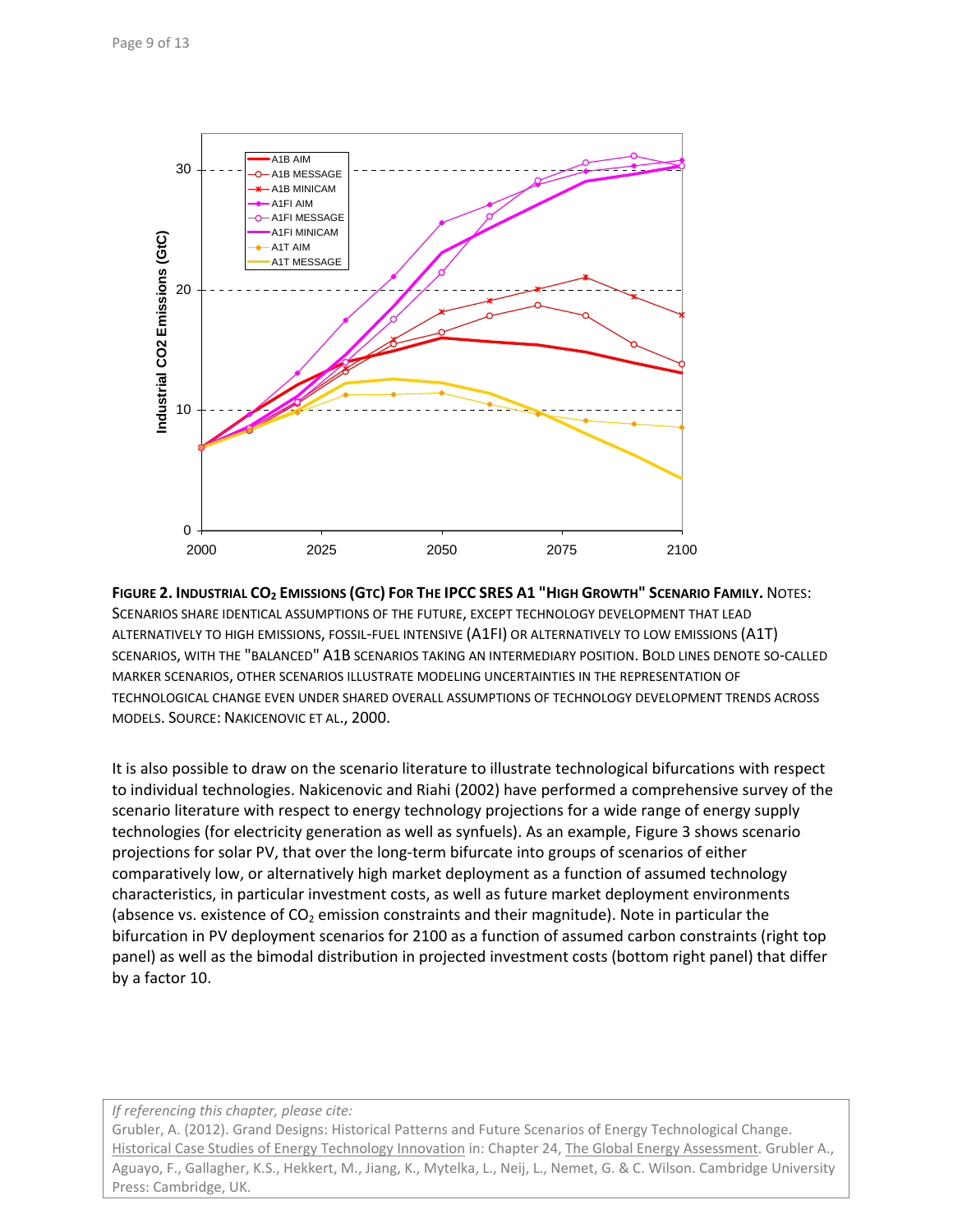![](_page_9_Figure_1.jpeg)

**FIGURE 3. SYNTHESIS OF PV MARKET DEPLOYMENT SCENARIOS (TOP PANELS) IN THE SCENARIO LITERATURE AS A FUNCTION OF INVESTMENT COSTS (BOTTOM PANELS) AND CO2 EMISSION CONSTRAINTS.** NOTES: THE MARKET ENVIRONMENT IS REPRESENTED THROUGH THE ABSENCE (BASELINE SCENARIOS, BLACK) OR EXISTENCE OF VARIOUS  $CO<sub>2</sub>$ EMISSIONS CONSTRAINTS (PPM STABILIZATION TARGETS, SHADES OF GREEN). LEFT PANELS SUMMARIZE THE SCENARIO LITERATURE FOR 2050, RIGHT PANELS FOR THE YEAR 2100. SOURCE: NAKICENOVIC AND RIAHI, 2002.

Two important policy lessons are provided by the scenario literature. First, the temporal dimensions of technological bifurcations in energy systems are extremely long. Market deployment scenarios for 2020 (not shown) suggest only modest, niche market inroads into the global energy system, and even the most ambitious scenarios do not project more than 60 EJ PV electricity equivalent by 2050, with a technological bifurcation only expected well after that date. By 2100 scenarios cluster either around small (0-60 EJ) or large (100-180 EJ) solar PV markets and their respective scenarios can be clearly identified as either assuming no  $CO<sub>2</sub>$  constraints and high investment costs (low PV scenario cluster) or alternatively stringent CO<sub>2</sub> constraints combined with low investment cost projections (high PV scenario cluster).

Second, the scenarios illustrate well the needed leveraging of both "supply push" and "demand pull" policies in triggering such a policy‐induced long‐term technological bifurcation. R&D efforts and improved designs and "debugging" through niche market application feedbacks are underlying the alternative trends in projected PV technology characteristics (most notably costs that reflect other technology characteristics such as conversion efficiencies). Conversely, changes in relative prices in scenarios of CO<sub>2</sub> constraints constitute the necessary complementary "demand pull" policies that are needed to yield marked differences in long‐term technology outcomes.

*If referencing this chapter, please cite:*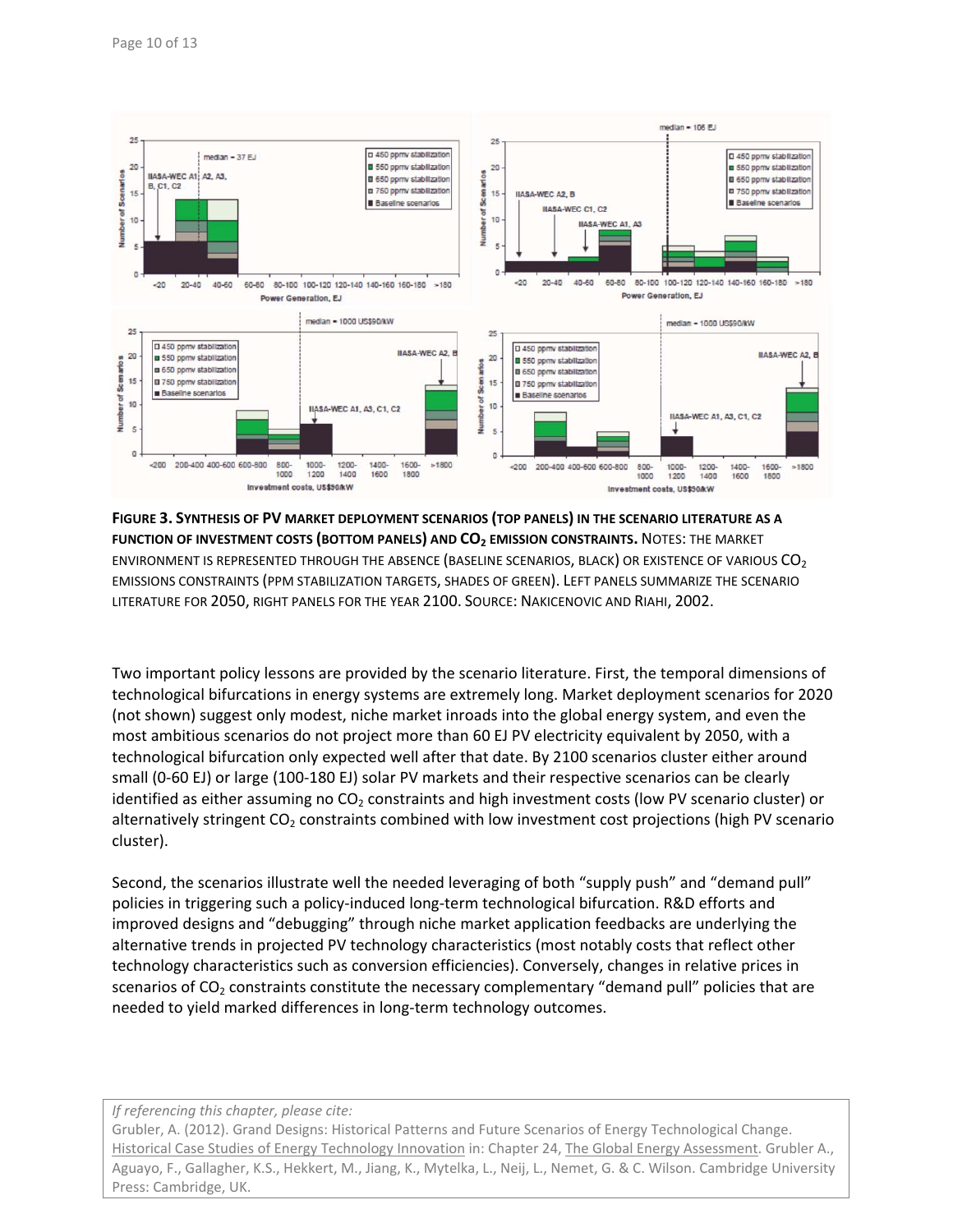# **3 CONCLUSIONS**

In conclusion, certain generalisable patterns (with related policy implications) can be observed in the dynamics of energy transitions historically and in future scenarios.

First, the demand for better, different, and cheaper energy services and their associated end‐use technologies have driven supply‐side transformations. Falls in the effective costs of energy service provision lead to dramatic rises in the level of energy service demand. However, energy services and end‐use technologies are relatively poorly represented in scenario studies of future technological change.

Second, innovations attract end‐users initially through their performance advantages not lower costs. These end‐users constitute market niches which are protected from full cost competition and allow experimentation, learning and other processes to improve, adapt and reduce the costs of technologies as a basis for widespread diffusion. Improved environmental performance is alone insufficient to support technologies through this process unless the pricing of environmental externalities affects the cost competitiveness of the energy services provided.

Third, spillovers, clustering, inter‐dependencies and infrastructures result in strongly path dependent technological change. Exacerbated by the longevity of much energy capital stock, this means that the time constants of change in the energy system are long, measured in decades not years. As a consequence of this path dependency, near-term choices define long-term outcomes though divergence emerges only gradually over the short-to-medium-term as existing capital stock is retired. Both 'technology push' drivers such as falling costs as a result of sustained R&D investments and 'market pull' drivers such as externality pricing are both necessary and complementary for supporting low carbon technological change.

# **4 FURTHER READING**

For a more detailed version of this case study with additional empirical material, see Wilson and Grubler, 2011.

### **5 REFERENCES**

Arthur, B. W., 1989. Competing Technologies, Increasing Returns, and Lock‐In by Historical Events. *The Economic Journal,* **99**(394): 116‐131.

- Ausubel, J. H. & Marchetti, C., 1997. Elektron: Electrical systems in Retrospect and Prospect. *In:* Ausubel, J. H. & Langford, H. D. (eds.) *Technological Trajectories and the Human Environment.* Washington, DC: National Academy Press.
- Barreto, L., Makihira, A. & Riahi, K., 2003. The hydrogen economy in the 21st century: A sustainable development scenario. *International Journal of Hydrogen Energy,* **28**(3): 267‐284.
- BP, 2009. *BP Statistical Review of World Energy June 2009,* London, UK, BP.
- Crafts, N., 2004. Steam as a general purpose technology: A growth accounting perspective. *Economic Journal,* **114**(495): 338‐351.
- Devine, W. D., 1983. From shafts to wires: Historical perspective on electrification. *Journal of Economic History,* **43**(2): 347‐372.

*If referencing this chapter, please cite:*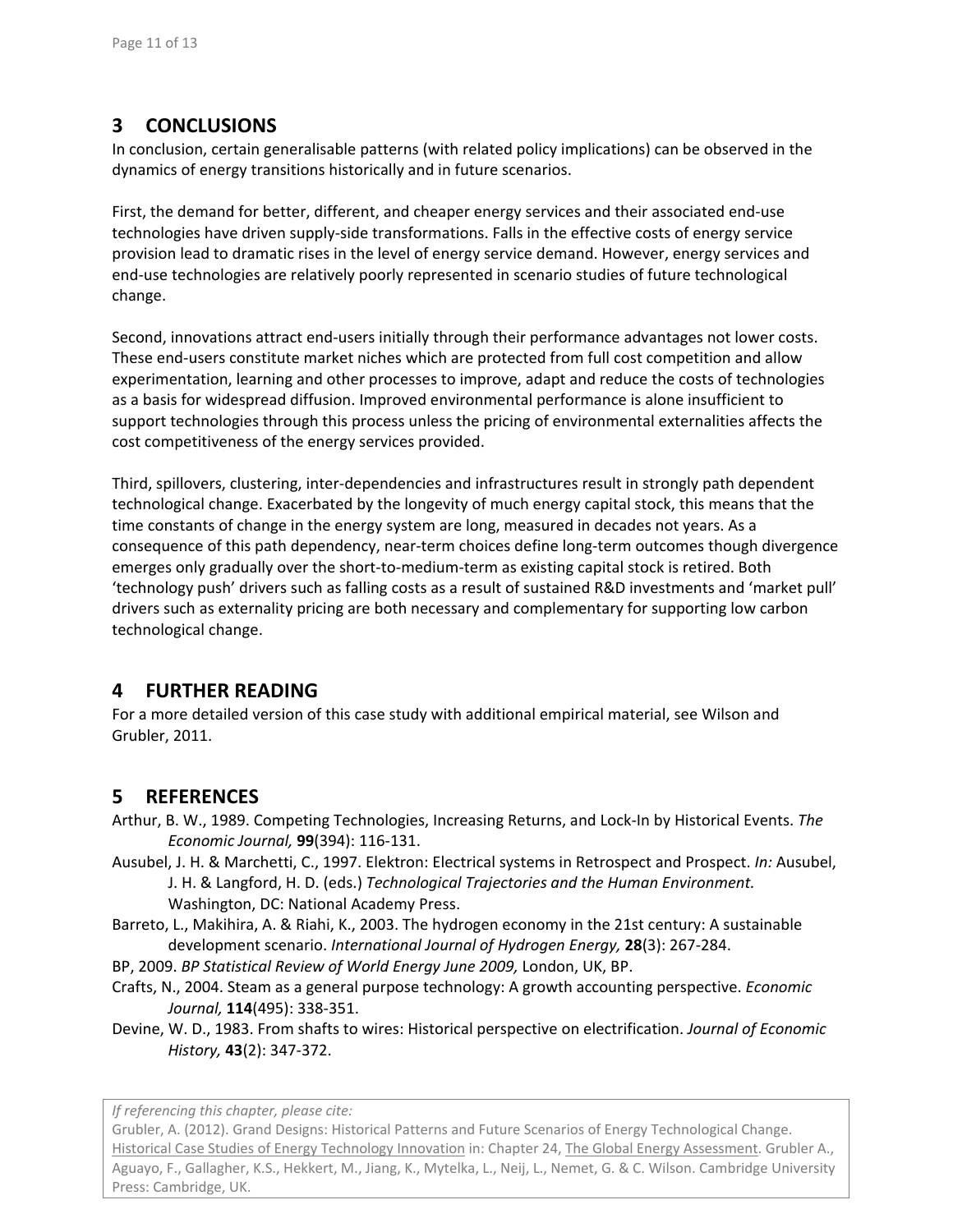- EIA, 2001. *End‐Use Consumption of Electricity 2001,* Washington, D.C., Energy Information Administration (EIA).
- Fisher, B. S., Nakicenovic, N., Alfsen, K., Corfee Morlot, J., de la Chesnaye, F., Hourcade, J.‐C., Jiang, K., Kainuma, M., La Rovere, E., Matysek, A., Rana, A., Riahi, K., Richels, R., Rose, S., van Vuuren, D. & Warren, R., 2007. Issues related to mitigation in the long term context. *In:* Metz, B., Davidson, O. R., Bosch, P. R., Dave, R. & Meyer, L. A. (eds.) *Climate Change 2007: Mitigation. Contribution of Working Group III to the Fourth Assessment Report of the Inter‐governmental Panel on Climate Change.* Cambridge, UK: Cambridge University Press.
- Freeman, C. & Perez, C., 1988. Structural Crises of Adjustment, Business Cycles and Investment Behaviour *In:* Dosi, G., Freeman, C., Nelson, R., Silverberg, G. & Soete, L. (eds.) *Technical Change and Economic Theory.* London: Pinter Publishers.
- Grubler, A., 1996. Time for a Change: On the Patterns of Diffusion of Innovation. *Daedalus,* **125**(3): 19‐ 42.
- Grubler, A., 1998. *Technology and Global Change,* Cambridge, UK, Cambridge University Press.
- Grubler, A., 2008. Energy Transitions. *In:* Cleveland, C. J. (ed.) *Encyclopedia of Earth.* Washington, DC.
- Grubler, A., Nakicenovic, N. & Victor, D. G., 1999. Modeling technological change: Implications for the global environment. *Annual Review of Energy and the Environment,* **24**: 545‐569.
- Halsnæs, K., Shukla, P., Ahuja, D., Akumu, G., Beale, R., Edmonds, J., Gollier, C., Grubler, A., Ha Duong, M., Markandya, A., McFarland, M., Nikitina, E., Sugiyama, T., Villavicencio, A. & Zou, J., 2007. Framing issues. *In:* Metz, B., Davidson, O., Bosch, P., Dave, R. & Meyer, L. (eds.) *Climate Change 2007: Mitigation.* Cambridge, UK: Contribution of Working Group III to the Fourth Assessment Report of the Intergovernmental Panel on Climate Change, Cambridge University Press.
- IEA, 2009. *Energy Balances of Non‐OECD Countries,* Paris, International Energy Agency (IEA).
- IPCC, 2001. *Climate Change 2001: Mitigation. Contribution of Working Group III to the Third Assessment Report of the Intergovernmental Panel on Climate Change.,* Cambridge, UK, Cambridge University Press.
- Lipsey, R. G., Carlaw, K. I. & Bekar, C. T., 2005. *Economic Transformations: General Purpose Technologies and Long‐term Economic Growth,* Oxford, UK, Oxford University Press.
- Lovins, A., Brylawski, M., Cramer, D. & Moore, T., 1996. *Hypercars: Materials, Manufacturing, and Policy Implications,* Snowmass, CO, Rocky Mountain Institute.
- Marchetti, C. & Nakicenovic, N., 1979. *The Dynamics of Energy Systems and the Logistic Substitution Model,* Laxenburg, Austria, International Institute for Applied System Analysis.
- NAE, 2003. *A Century of Innovation: 20 Engineering Achievements that Transformed our Lives,* Washington, D.C., National Academy of Engineering (NAE).
- Nakicenovic, N., Alcamo, J., Davis, G., de Vries, B., Fenhann, J., Gaffin, S., Gregory, K., Grubler, A., Tae, Y. J., Kram, T., La Rovere, E. L., Michaelis, L., Mori, S., Morita, T., Pepper, W., Pitcher, H., Price, L., Riahi, K., Roehrl, A., Rogner, H.‐H., Sankovski, A., Schlesinger, M., Shukla, P., Smith, S., Swart, R., van Rooijen, S., Victor, N. & Zhou, D., 2000. *Special Report on Emissions Scenarios,* Cambridge, UK, IPCC and Cambridge University Press.
- Nakicenovic, N. & Riahi, K., 2002. *An Analysis of Technological Change across Selected Energy Scenarios,* Laxenburg, Austria, International Institute for Applied Systems Analysis.
- Rosenberg, N., 1994. *Exploring the black box: technology, economics, and history,* Cambridge, UK, Cambridge University Press.
- Smil, V., 1994. *Energy in World History,* Boulder, CO, Westview Press.
- Smil, V., 2000. Energy in the Twentieth Century: Resources, Conversions, Costs, Uses, and Consequences. *Annual Review of Energy & Environment,* **25**: 21‐51.

*If referencing this chapter, please cite:*